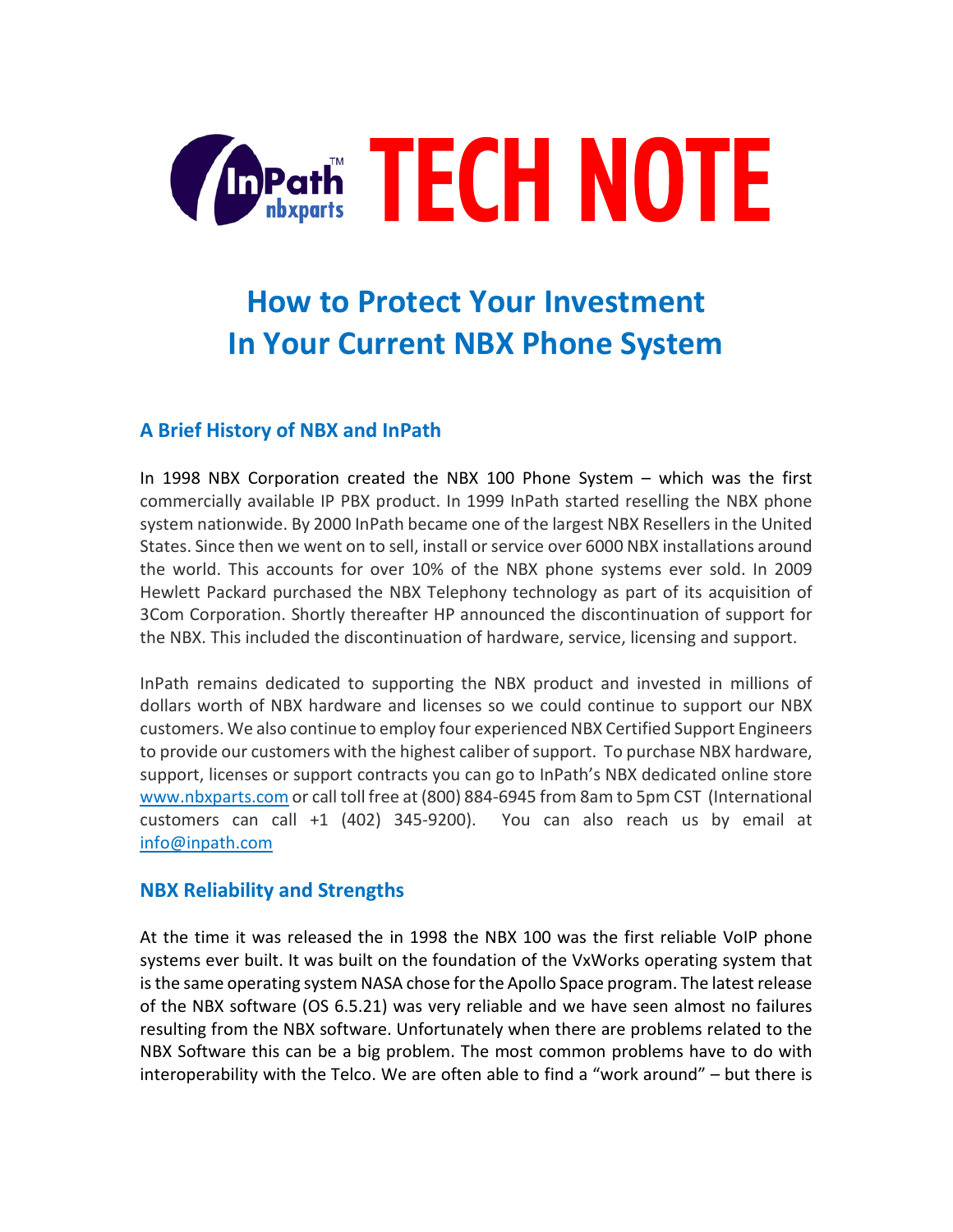no option for a patch since the NBX software support from HP ended years ago and they are not releasing patches.

### **Preserving the Functionality of Your NBX Phone System**

- 1. The most important thing that you can do to protect your investment in your NBX phone system is backup your licenses. If your hard drive crashes and you don't have a backup of your licenses your NBX will become basically worthless. You will have to replace all of your licenses that typically amounts to about half the cost of replacing your NBX with a new phone system (and much more than the value of your NBX). As systems get older hard drive failures are becoming more common *(see why NBX hard drives fail in the chart below)*. Once you make a backup of this UNIX file make sure that you store it somewhere safe and off the NBX system hard disk. (If you use InPath's Backup Services we will store your backups on a secure drive in the cloud for instant retrieval from anywhere).
- 2. The second most important thing you can do to protect your investment in your NBX is backup the configuration. This is not the same as the license backup although it can include the licenses as well. *(Note: You should still back up the licenses as a separate file even if included in this back up)* The configuration backup will allow you to quickly restore your system to function the way you currently have it configured. Without this you will spend hours or even days on the process of restoring your NBX and this can easily cost well over a thousand dollars. Again, once you make a backup of this Linux file make sure that you store it somewhere safe (if you *backup with InPath* we will store you backups on secure drive in the cloud for quick retrieval from anywhere).
- 3. The third thing you can do to backup your NBX is keep a "Field Replaceable Hard Drive" (NBX Corporation called this an FRU – Field Replaceable Unit). Typically an "FRU" is ready to install a license and configuration backup. But, what we at InPath typically do is install a copy of your license profile and your configuration on the drive. Then, any technician who is familiar with how to replace a standard hard drive should be able to restore your NBX quickly. Otherwise, even if you have a backup you will need to order and receive an NBX compatible hard drive. A frequent question is "can't I use any hard drive to replace my NBX hard drive and the answer is "no". Believe it - we have tried. We still stock the original model drives from the original manufacturer and they are the only drives that work with the NBX.
- 4. The next level of backup is to have a complete backup of your "NCP" (Network Call Processor – or "Core"). For this to work you will need an NCP to match the system you have *(you must use the same NCP as the one you have in order to use the licenses)*. If you buy the backup NCP from InPath we can preload it with a copy of your licenses and configuration so that the system is basically ready to go simply by plugging it in. Depending on your situation there may be some additional steps needed to restore the systems license structure.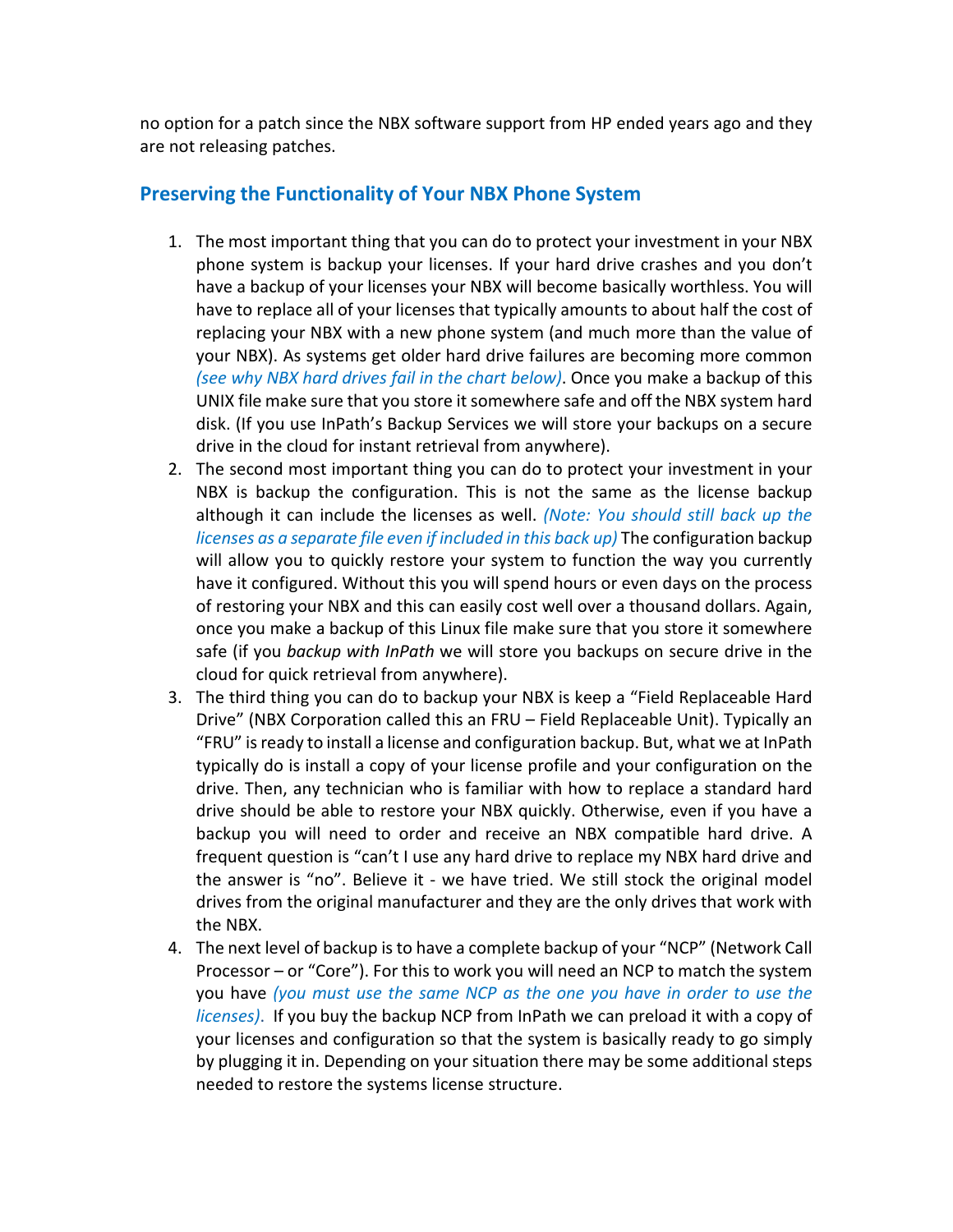#### **Why do NBX Hard Drives Fail**

All mechanical systems fail. This includes hard drives. The hard drives installed in NBX phone systems are rated for a 6 year MTBF (mean time between failures). Since the NBX hard drives are typically on all the time this is the equivalent of around 52,000 hours.

Hard Drive failure in general follows a "bathtub graph". That means that they start out with a high rate of failure, which is followed by a longer period of low rates of failure followed by higher rates of failure over time. This is called a "Bathtub Curve" and it is basically the mirror image of a "Bell Curve". The most common explanation for this in hard drives is that in the early stages hard drives commonly suffer "infant mortality" of units early on. This is followed by an extended period of high reliability and low incidence of failure. In the final stage you see an increased incidence of hard drive failure driven by "wear and tear". Please see the attached graph to illustrate what we mean.



<https://www.quora.com/What-causes-the-bathtub-curve-failure-rate-in-hard-drives>

Most NBX's hard drives are well over 6 years old (the rated MTBF). HP discontinued production of NBX systems in 2009. And, in our observance the hard drives are well on their way toward "wear and tear" failures. We have seen a pronounced increase in failures in recent years. Whereas in the past hard drive failures were very unusual (outside the initial "infant mortality") now we are seeing more and more hard drive failures. This increase in hard drive failures makes it even more important to back-up your NBX Licenses and your system configuration.